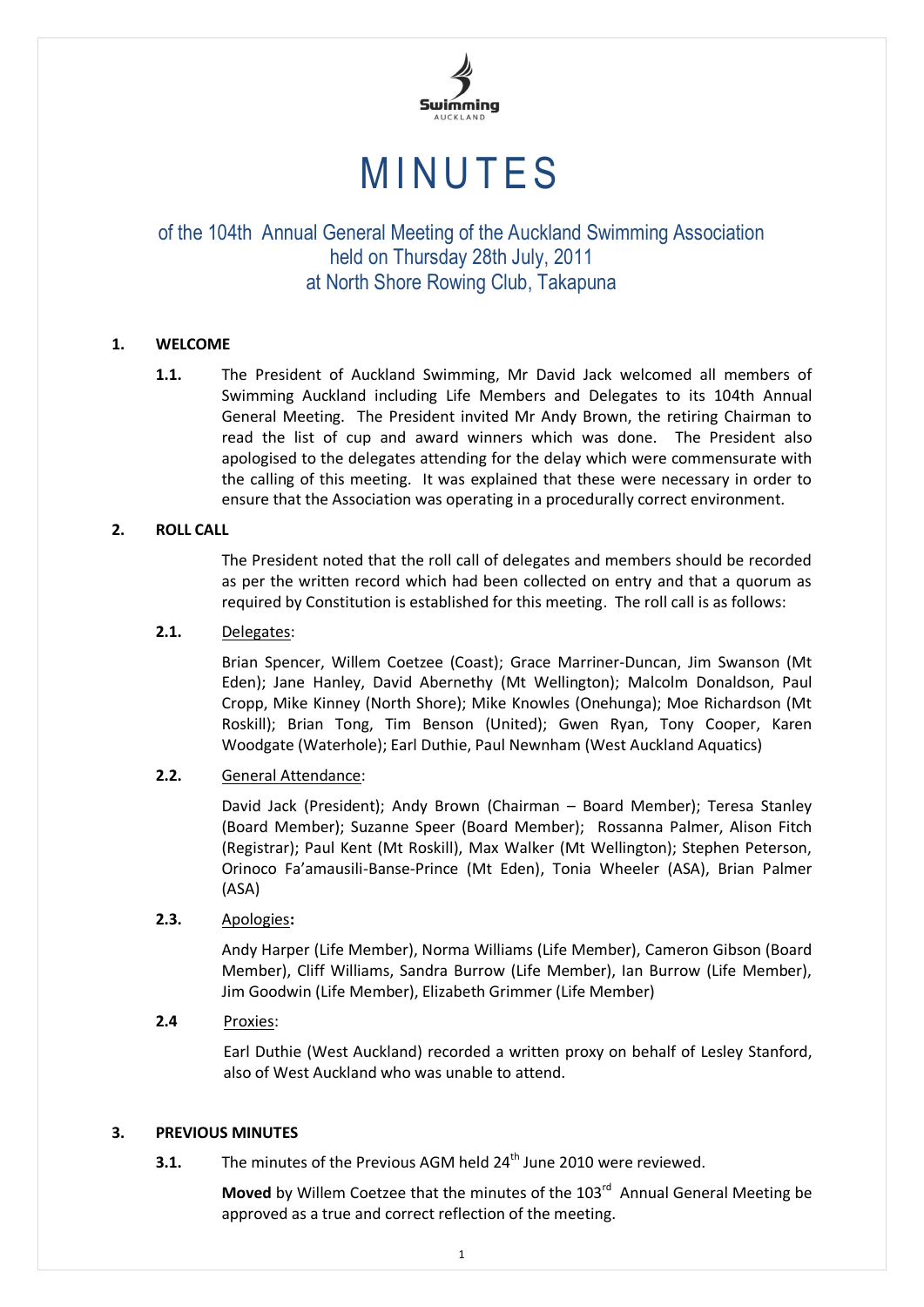

**Seconded** Teresa Stanley **Carried Carried** 

#### **4. DELEGATES TO SWIMMING AUCKLAND FOR THE ENSUING YEAR**

| (Notified to date)                                         |                                            |  |  |
|------------------------------------------------------------|--------------------------------------------|--|--|
| Central City                                               | Sandra Burrow, Ian Burrow                  |  |  |
| Coast                                                      | Willem Coetzee, Brian Spencer              |  |  |
| Kings                                                      |                                            |  |  |
| Kowhai                                                     |                                            |  |  |
| Mt Eden                                                    | Jim Swanson, Grace Mariner-Duncan          |  |  |
| Mt Wellington                                              | Jane Hanley, David Abernethy               |  |  |
| North Shore                                                | Malcolm Donaldson, Paul Cropp, Mike Kinney |  |  |
| Onehunga                                                   | <b>Mike Knowles</b>                        |  |  |
| Parnell                                                    |                                            |  |  |
| Roskill                                                    | Tim Wadley, Moe Richardson                 |  |  |
| RNZAF                                                      | Viti Flanagan                              |  |  |
| United                                                     | Tim Benson, Brian Tong                     |  |  |
| <b>Waitakere City</b>                                      |                                            |  |  |
| Waterhole                                                  | Gwen Ryan, Tony Cooper, Karen Woodgate     |  |  |
| <b>West Akld Aquatics</b><br>Lesley Stanford, Paul Newnham |                                            |  |  |

# **5. CONSIDERATION OF THE ASSOCIATION'S ANNUAL REPORT AND FINANCIAL STATEMENTS FOR THE YEAR ENDED 30 APRIL 2009**

**5.1.** It was noted by the Chair that for various technical reasons the set of accounts being presented have not had a complete Audit report presented. The accounts as presented have been completed by the Associations Accountants Ross Pauling and Partners and it is not anticipated that the audit, once complete will present any material variation from those accounts as presented. With that provision the Chairman as ked that the accounts be received.

**Moved** by Teresa Stanley

**Seconded** Jim Swanson *Carried*

# **6. CHAIRMAN'S REPORT - Andy Brown**

- **6.1.** The Chair, Mr Andy Brown reported briefly on the key issues which were raised in his written report as contained in the Associations Annual Report.
	- **6.1.1.** There have been distractions out of the pool which have been a big issue for the past year.
		- **6.1.2.**Thanks to Suzanne Speer for her work on Project Vanguard representing not just the interests of the ASA but also of all regions. Her work on that group is now finished, but hugely valued.
		- **6.1.3.**A special word of thanks to all the volunteers without whom the work of the AS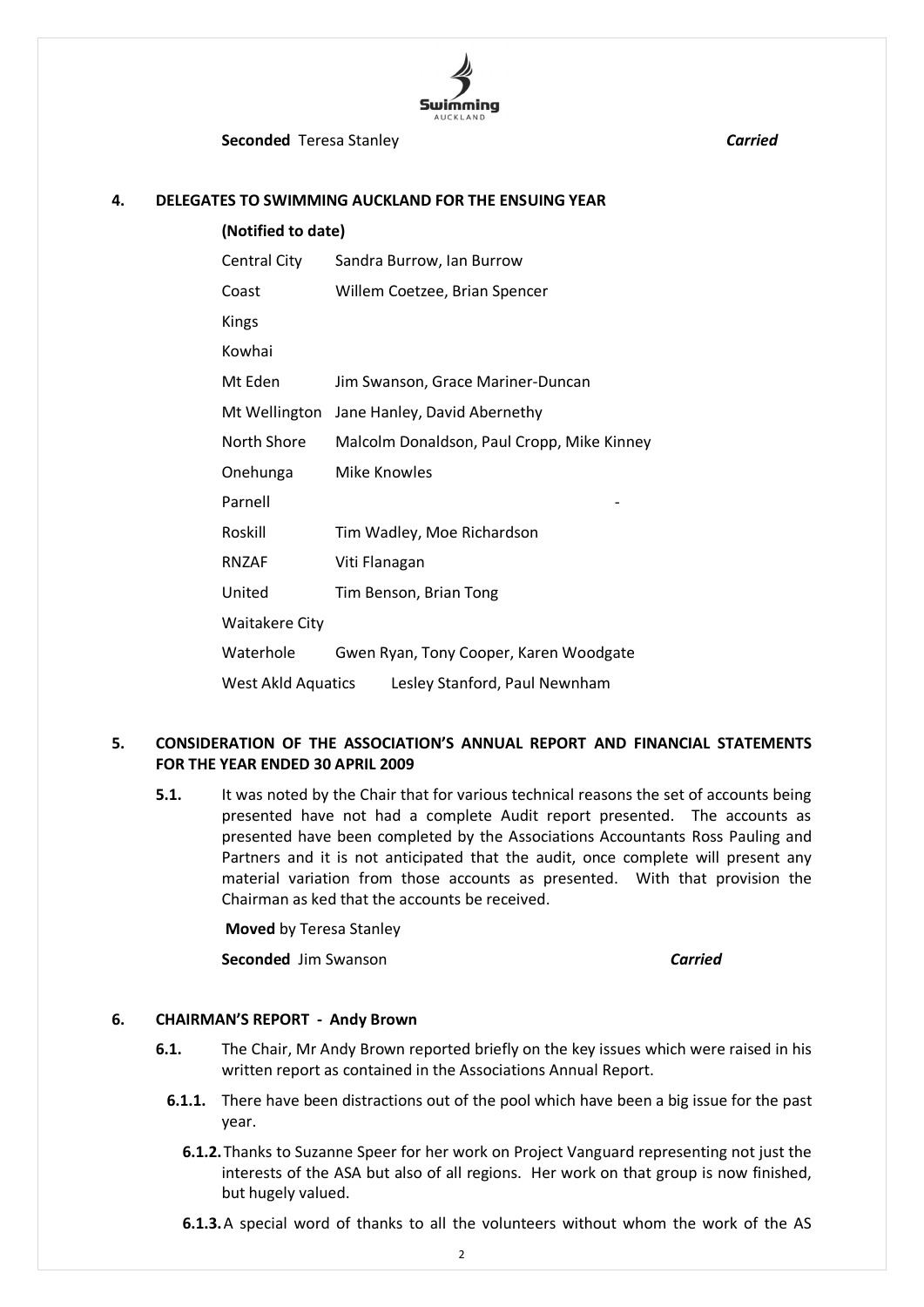

could not be accomplished.

- **6.1.4.** Recognition of Jill Vernon who passed away unexpectedly and tragically in January. Hers has been a big loss as are the losses of all others who have passed on through the year.
- **6.1.5.** Thanks to the Board of the ASA for their work. They are a great board to work with but sadly this will be his last night.
- **6.1.6.** Thanks to the staff of the ASA, Tonia and Brian and also Rossanna as there is a lot of work which goes through which does not get seen.

# **7. ELECTION OF OFFICERS**

**7.1** Alison Fitch and Tonia Wheeler were appointed as scrutineers.

**Office Nominee**

**7.2 President:** David Jack

**ASA Board:** Gwen Ryan was elected unopposed to the ASA Board. 5 further nominations were received for 4 vacant positions from Willem Coetzee, Claudia Hill, Suzanne Speer, Jim Swanson and Cameron Gibson. Each of the candidates (other than Cameron Gibson who had extended his apologies) spoke to their candidacy. Further opportunity was provided for candidates to come forward from the floor. None presented. The scrutineers reported the successful candidates as being Willem Coetzee, Suzanne Speer, Jim Swanson, Cameron Gibson.

#### **Other candidates (all unopposed) were appointed to various committees and offices.**

| Registrar                     | Alison Fitch                           |  |  |  |
|-------------------------------|----------------------------------------|--|--|--|
| <b>Competitive Swim Group</b> |                                        |  |  |  |
| Elected Positions:            | Election of two members, CSG Committee |  |  |  |
| Gwen Ryan                     |                                        |  |  |  |
| <b>Gary Francis</b>           |                                        |  |  |  |

#### *Elected*

The meeting was notified that the appointed coaches representatives are Glenn Hamblyn, Mihai Mandache and Sam Caradus. The Swimmers representative is Helen Norfolk.

#### **Events Management Group**

- Elected Positions:
- Jo Draisey
- Mike Knowles
- David Priscott
- Toni Bayliffe
- Viti Flanagan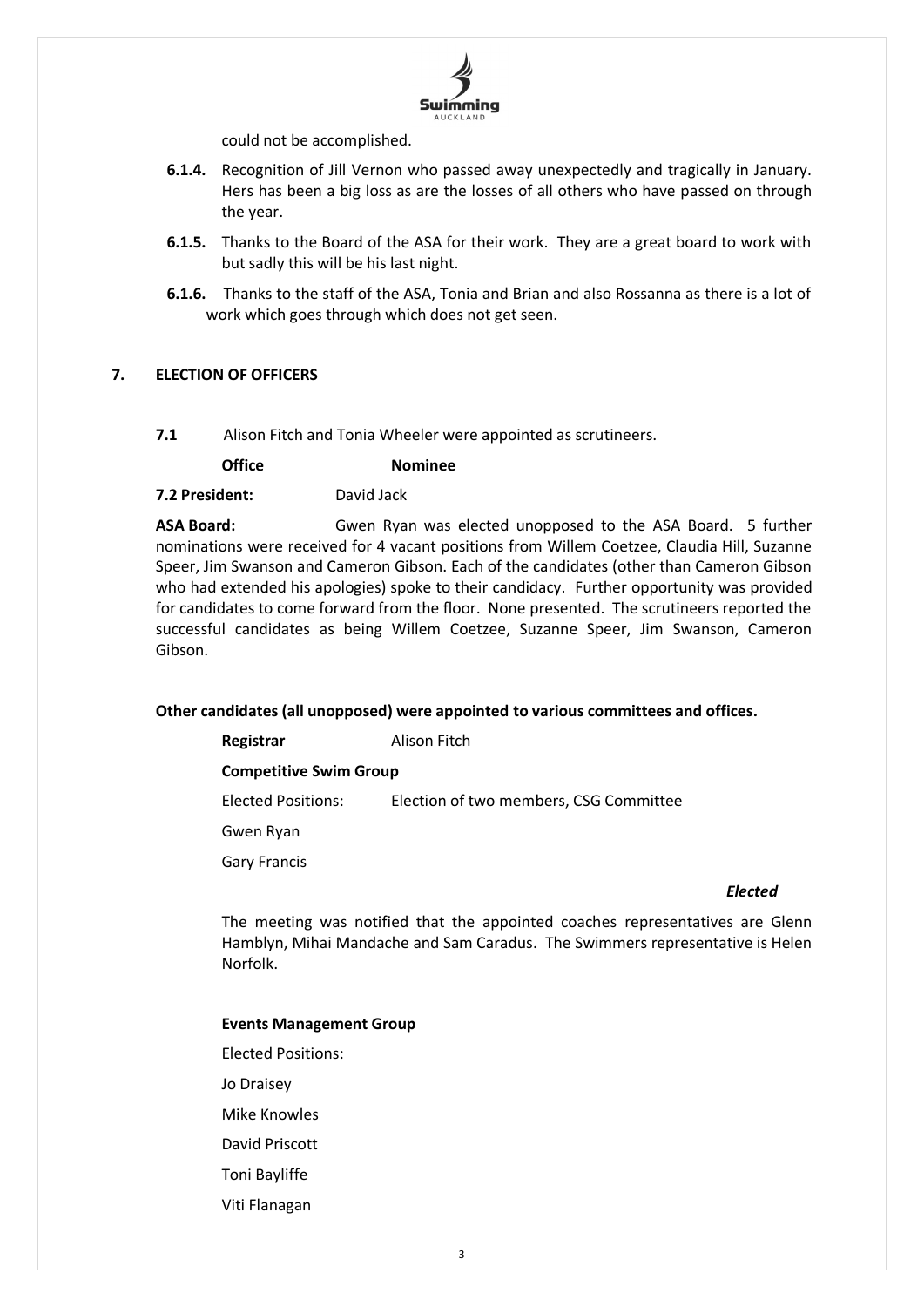

*Elected*

#### **Technical Group**

Elected Positions: Alan Draisey Leigh Johns Eperthea Coetzee Kristina Quintal

Tony Cooper

*Elected*

# **Technology Group**

Elected Positions: Tim Draisey Jo Draisey Cameron Blackburn Matt Foy

#### *Elected*

# **Awards Committee**

A single position was available with two nominees, being Andy Brown and Jan Fulton.

| Andy Harper | Sandra Burrow/David Jack                              | (retires by rotation 2015) |
|-------------|-------------------------------------------------------|----------------------------|
| David Jack  | Andy Harper/Dominic Toomey (retires by rotation 2013) |                            |

*Elected*

# **7.1. The above nominations were all carried unopposed**

#### **7.1.1. Awards Committee**

A single position was available with two nominees, being Andy Brown and Jan Fulton.

The scrutineers report the appointment of Andy Brown by election for a term which expires 2016.

*Elected*

#### **8. CONSIDERATION OF LIFE MEMBERSHIP AND AWARDS COMMITTEE REPORT**

Presented by David Jack (Chair)

- 8.1. **Auckland Service Awards. It was proposed that the following become recipients of an Auckland Service Award:**
- **8.1.1.** Tim Draisey **West Auckland Aquatics**
- **8.1.2.** Sue Hobson Waitakere City SC
- **8.1.3.** Phil Mitchell North Shore Swim Club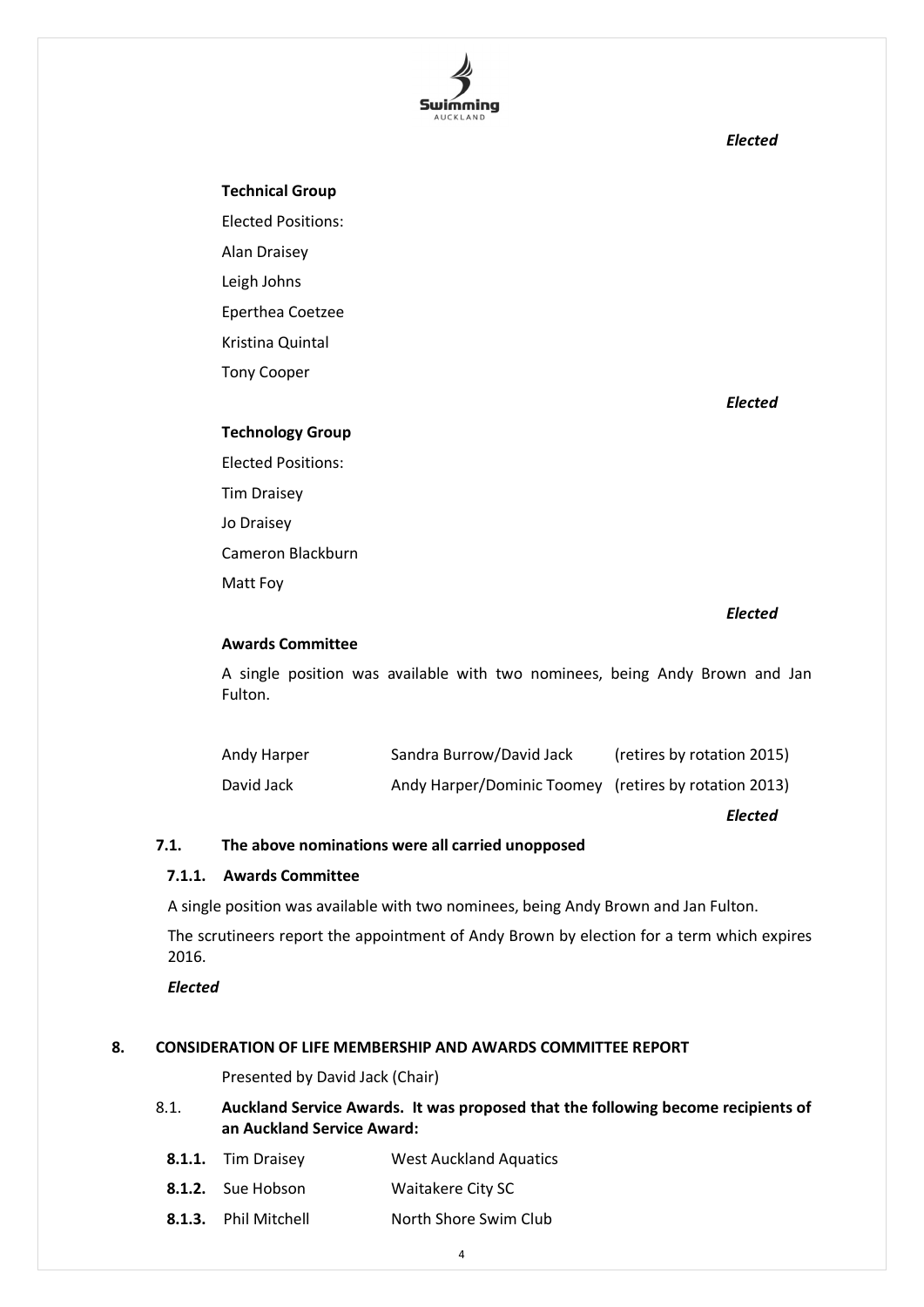

- **8.1.4.** Glenn Hamblyn Mt Eden SC
- **8.2. Auckland Honours Awards. It was proposed that the following become recipients of the Auckland Honours Award.**
	- **8.2.1.** Julie Salt Mt Eden SC
	- **8.2.2.** Mike Knowles **Onehunga**
	- **8.2.3.** Max Walker Mt Wellington
	- **8.2.4.** Alan Draisey West Auckland Aquatics
- **8.2.5.** Andy Brown **North Shore Swim Club**

# **8.3. Life Members of Auckland Swimming. It was proposed that the following be made Life Members of Auckland Swimming.**

- **8.3.1.** Andy Harper.
- 8.4. It is proposed that the recommendations of the Life Membership and Awards Committee as to the awarding of Auckland Service, Honours and Life Membership be adopted. Carried.
- 8.5. The Chair moved that the ballot papers be destroyed.

#### **9. REMITS FOR CONSIDERATION:**

#### **9.1. Remit 1:**

That a new rule, Rule 9.01.7 be adopted relating to the conduct of meetings.

#### 9.01.7 Conduct of Meetings

Any member wishing to make any direct overt-criticism of an official or other member of the association in a general meeting must advise the Chairman in good time to enable the Chairman to advise such person in advance of the meeting in order that he/she is able to prepare himself (herself) for such criticism. Furthermore it is a separate obligation of the chairman of the meeting when an official or member is the subject of criticism the Chairman must specifically afford such person the opportunity to respond to include if requested consideration of an adjournment to enable the person to collect their thoughts. This is not intended to stifle democratic debate but ethical considerations and indeed common sense decency dictates that advance warning should be given to

Proposed by Teresa Stanley on behalf of the ASA Board, second by Dominic Toomey on the provision that the term 'general' preceding 'meeting' is struck out.

*Accepted*

#### **9.2. Remit 2:**

That a new rule, Rule 3.05 relating to Child Protection be adopted.

anyone who is the subject of criticism in a general meeting.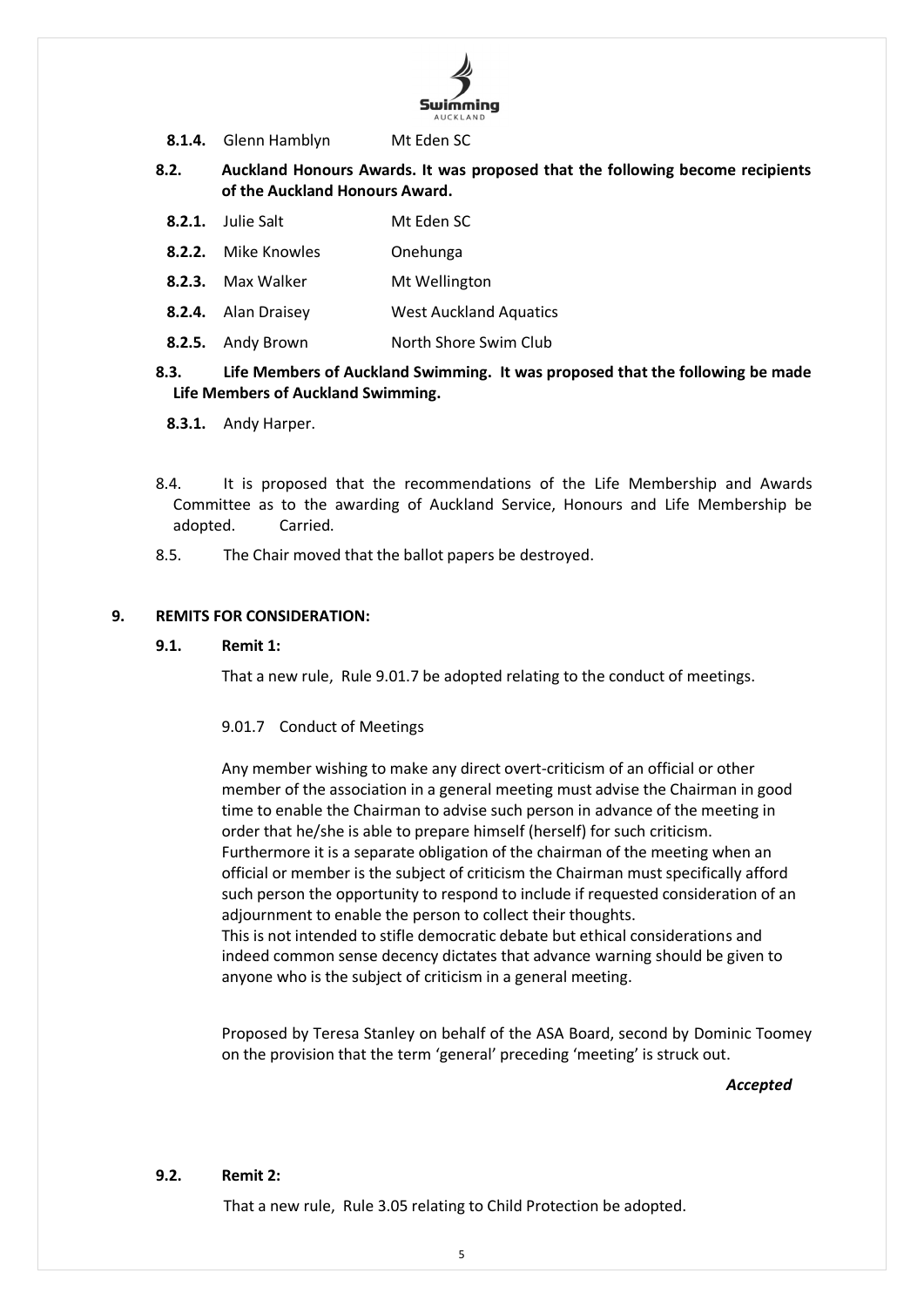

#### 3.05 Child Protection

The Association works closely with and has responsibility for athletes, many of whom are children (under 18 years of age). The Association abhors the abuse of all people, but especially of its members in general and children in particular in all its forms, be it expressed as neglect, bullying by peers or adults, verbal, emotional, physical or sexual abuse. ASA and its affiliated clubs have a responsibility to ensure that appropriate policies and procedures are established to safeguard all children and its members from any threat of or form of abuse while participating in any aspect of our sport. All children, able bodied or disabled have the right to protection. The Board of the Association through its Executive Officer is required to establish and maintain a Child Protection Policy and Code of Conduct in accordance with best practice that will be binding on all its members to ensure there is a zero tolerance of any form or threat of abuse toward children.

Proposed by Gwen Ryan on behalf of the ASA Board, second by Brian Spencer, Coast.

*Accepted*

# **PRESENTATION BY EXECUTIVE OFFICER – Brian Palmer**

Brian Palmer, Executive Officer of the Association spoke to his report as published in the Annual Report. Of particular note he wished to extend his thanks to the support of the ASA Board whom he noted were 'reforming in their instinct'. He also wished to make special mention of the volunteers without whom the work of the association would not be possible and also the willingness of former and recently retired swimmers to involve themselves in the associations' work for the betterment of the sport.

The EO addressed various aspects of the Associations current work and the reasons why various initiatives have been undertaken. These were expressed in the context of our strategic challenges which included significant financial losses in the previous two years which were quite simply unsustainable. The EO reviewed various aspects of the previous years financial performance and noted that before end of year adjustments the reported accounting loss was actually an operating profit of slightly under \$20,000 for the 2009/10 year. Included in the costs for this year were significant upgrades to equipment including the big screen Scoreboard and the addition of new touch pads and replacement timing equipment. He noted that while in 2008/09 the Associations revenue per competitive swimmer was approximately \$145 per swimmer this number had risen to approximately \$175 per competitive swimmer in 2009/10. This increase has been very positive but has come largely by working with the same programs, run perhaps with a greater level of efficiency and through the addition of additional revenue streams, largely from commercial activity.

Key items of change as it relates to our existing programmes include an increase in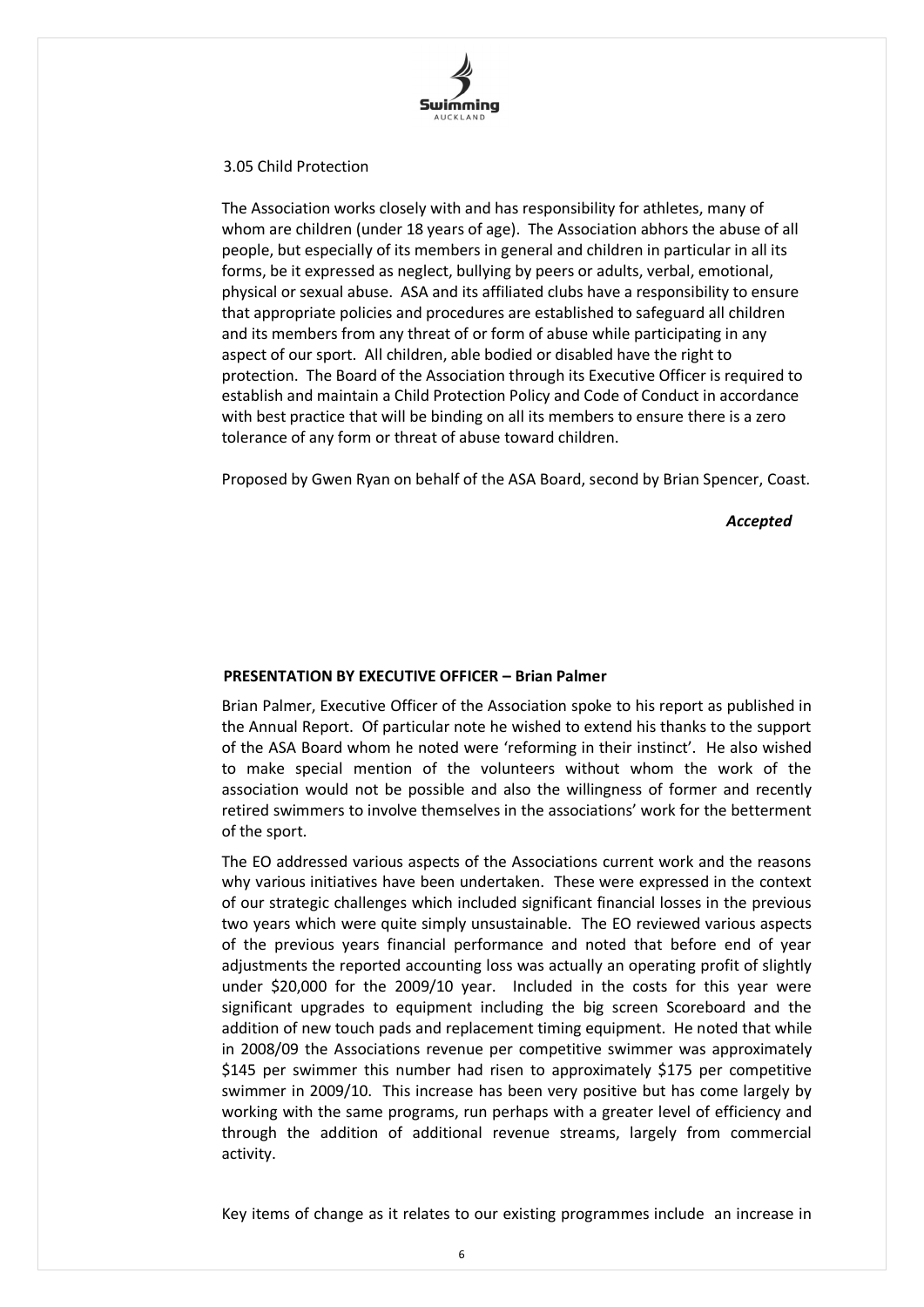

entry income to ASA Championships of 11.2%, increased door and raffle entries of 23.9% and the addition of an additional line item representing commercial support of our championships which accounted for 9.2% of total championship income. In the coming year there are some calendar and programme changes which may affect our meet revenues (by unknown amounts, wither positive or negative) but which have been made to improve the environment which we are providing for our athletes. He stressed the importance of ensuring that there was a coherency to the programmes which we offer and that this has been a big part of the progress made by the CSG this year.

Our big challenge is to actually expand the base of competitive swimmers and to add product 'offerings' which allow for further expansion of the revenue base. The EO emphasised that there is not a single 'magic bullet' to create a different commercial picture but discussed initiatives such as those being offered by the Auckland Swimming League. While no results from the ASL show in the current years accounts he noted that the impact would begin to be seen in the 2010/11 accounts. He expressed thanks to friends of swimming who have made the establishment of the swimming league possible without putting at risk the associations' resource and funds. The first season had largely covered establishment costs and progressively now we will see small returns being made to the ASA which will ultimately fulfil the strategic objective of establishing a sustainable additional revenue stream. While difficult to predict exact amounts the experience of the first season of the ASL Junior and Senior programs leaves him confident that, all other factors being equal we will see significant increases in competitive membership resulting and improved profitability which will likely result in the associations current years accounting loss being replaced by a break even or even possible small accounting profit for the 2010/11 year.

Various questions surrounding the associations' current and likely financial performance were put to the EO by members and in turn answered by the EO.

### **10. GENERAL BUSINESS**

Under notice given to the Associations Executive Officer prior to  $17<sup>th</sup>$  June 2010, Laser Mt Eden wished to raise two items of General Business.

#### **10.1. Leave to Consider a Constitutional Change**

Laser Mt Eden seeks leave of the meeting to consider and vote on a minor change to the Constitution as it relates to access to Auckland Championship events.

Proposed C. Rouse, second Paul Kent. Carried 9:3

# 10.2 **Changes to Rule 14.02.01 and 14.02.02 as detailed below:**

14. COMPETITIONS

14.01 Association Championships

14.01.1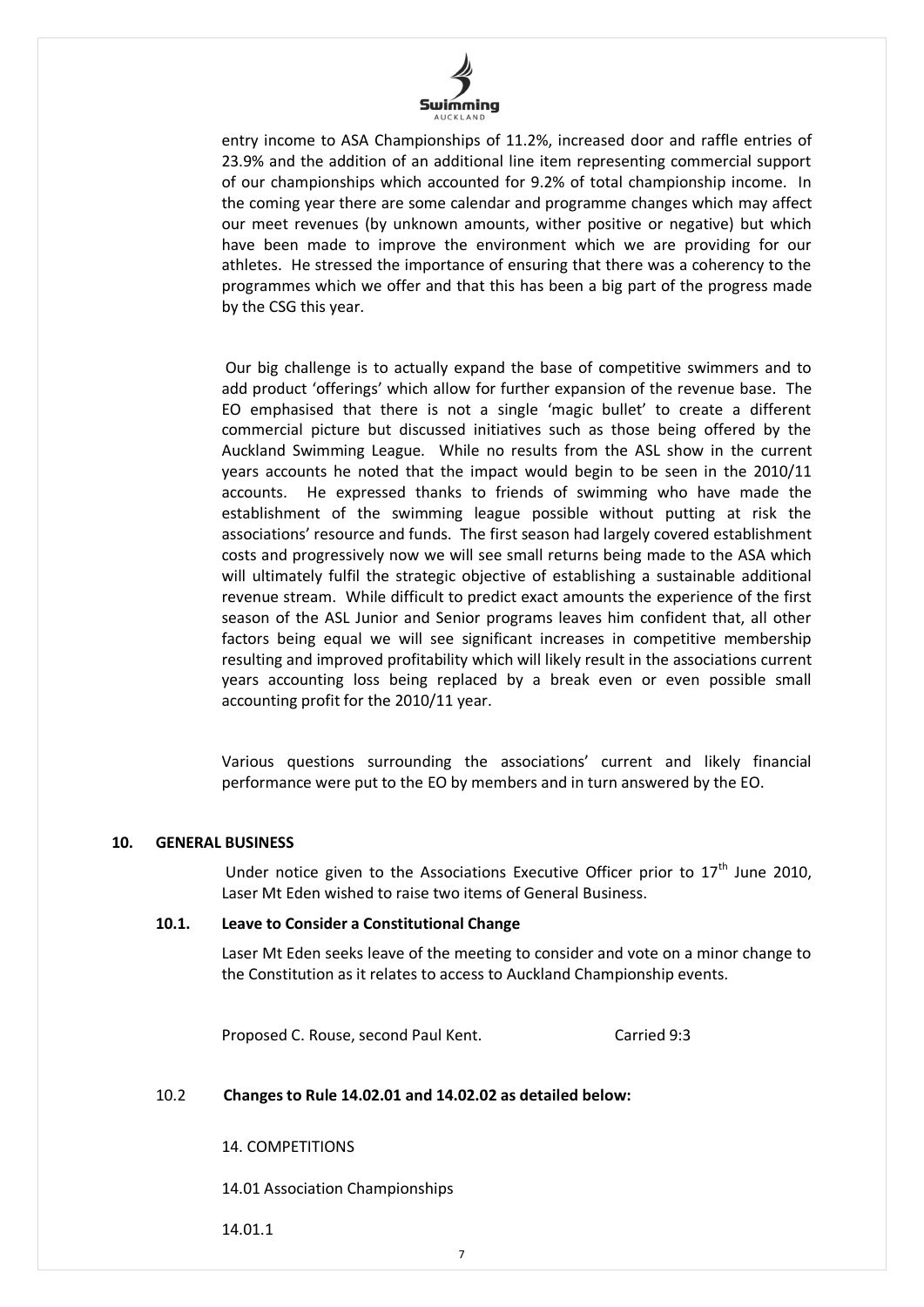

The Board may conduct annually such Association Championships as it may determine. The Championships shall be carried out in accordance with the Regulations made under these Rules.

## 14.01.2

In lieu of conducting the Championships itself the Board may delegate the right to conduct such Championships to a Club or Clubs. The Board may grant any application by a Club or Clubs to conduct a Championship event or events on such terms as it shall in its absolute discretion deem fit.

The Board reserves full power over Association Championship events whether conducted by the Association or a Club.

#### **14.02 Visiting Competitors**

#### **14.02.1**

Competition in the Auckland Age Group Championships shall be open to overseas and other swimmers by invitation, and also by visiting swimmers from other Associations or Centres. Any such swimmers who win an event shall not be eligible to hold an Auckland title, nor to receive the medal.

#### **Propose rewording ( red remove blue add in)**

"Competition in the Auckland Age Group Championships shall be open to overseas and visiting swimmers by Invitation only. and also by visiting swimmers from other Associations or Centres.

"ASA Board maintains the right to determine the limits that are to apply to swimmer invitations"

With the prior approval of the Association a visitors medal may be presented. Where heats are held no more than two visitors may contest the final provided that the number of local swimmers is sufficient to fill the remaining lanes in the final.

The title and associate medal/trophy shall be awarded to the first Auckland swimmer to finish.

#### 14.02.2

Competition in the Auckland Open Championships shall be open to local and visiting swimmers as prescribed in 14.02.1. Any swimmer who wins an event shall be eligible to hold the

title and claim the medal. The Trophy shall be awarded to the first Auckland Swimmer to finish.

Proposed by C. Rouse, Second P. Kent Carried 11:3

# **11. Annual General Meeting 2010**

**11.1.** Thursday 23rd June, 2011 has been agreed and set for the next Annual General Meeting.